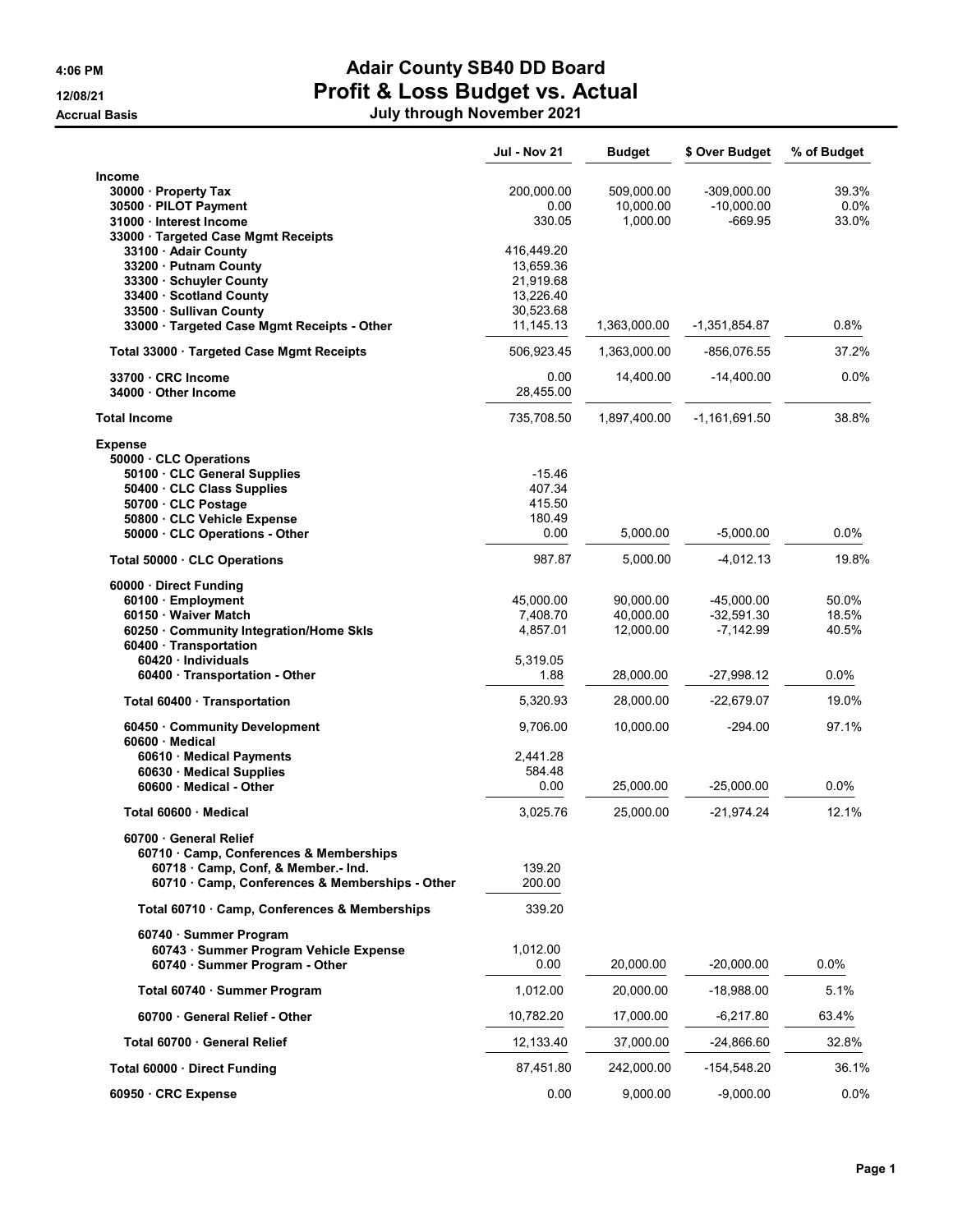| 4:06 PM             |
|---------------------|
| 12/08/21            |
| <b>Accrual Basi</b> |

## 4:06 PM **Adair County SB40 DD Board** 12/08/21 Profit & Loss Budget vs. Actual

| Accrual Basis | July through November 2021 |
|---------------|----------------------------|

|                                                                                           | Jul - Nov 21         | <b>Budget</b>      | \$ Over Budget         | % of Budget      |
|-------------------------------------------------------------------------------------------|----------------------|--------------------|------------------------|------------------|
| 61000 · Funding to Other Counties                                                         |                      |                    |                        |                  |
| 61100 · Funding to Putnam County                                                          | 521.56               |                    |                        |                  |
| 61200 · Funding to Schuyler County                                                        | 2,079.11             |                    |                        |                  |
| 61300 · Funding to Scotland County                                                        | 822.98               |                    |                        |                  |
| 61400 · Funding to Sullivan County                                                        | 1,164.27             |                    |                        |                  |
| 61000 · Funding to Other Counties - Other                                                 | 0.00                 | 30,000.00          | $-30,000.00$           | $0.0\%$          |
| Total 61000 · Funding to Other Counties                                                   | 4,587.92             | 30,000.00          | $-25,412.08$           | 15.3%            |
| 80000 · Programming - Indirect                                                            |                      |                    |                        |                  |
| 80500 Accreditation<br>81000 · Board Expense                                              | 0.00                 | 10,000.00          | $-10,000.00$           | $0.0\%$          |
| 82000 Governmental Relations                                                              | 545.28<br>0.00       | 1,000.00<br>250.00 | $-454.72$<br>$-250.00$ | 54.5%<br>$0.0\%$ |
| 83000 · Conferences/Workshops                                                             | 2,788.65             | 5,000.00           | $-2,211.35$            | 55.8%            |
| 83500 Depreciation Expense                                                                | 16,844.11            |                    |                        |                  |
| 84000 Dues and Memberships                                                                | 469.00               | 3,500.00           | $-3,031.00$            | 13.4%            |
| 85000 Employee Travel                                                                     |                      |                    |                        |                  |
| 71150 · TCM Adair Mileage                                                                 | 1,623.49             |                    |                        |                  |
| 72150 · TCM Putnam Mileage                                                                | 299.32               |                    |                        |                  |
| 73150 · TCM Schuyler Mileage                                                              | 228.48               |                    |                        |                  |
| 74150 · TCM Scotland Mileage                                                              | 2.80                 |                    |                        |                  |
| 75150 · TCM Sullivan Mileage                                                              | 526.96               |                    |                        |                  |
| 85000 · Employee Travel - Other                                                           | 0.00                 | 22,000.00          | $-22,000.00$           | 0.0%             |
| Total 85000 · Employee Travel                                                             | 2,681.05             | 22,000.00          | -19,318.95             | 12.2%            |
| 86000 · Insurance                                                                         |                      |                    |                        |                  |
| 86100 Directors & Officers                                                                | 425.00               |                    |                        |                  |
| 86000 Insurance - Other                                                                   | 2,813.35             | 26,000.00          | $-23,186.65$           | 10.8%            |
| Total 86000 · Insurance                                                                   | 3,238.35             | 26,000.00          | $-22,761.65$           | 12.5%            |
| 87000 Office Expenses                                                                     |                      |                    |                        |                  |
| 87100 Office Supplies                                                                     |                      |                    |                        |                  |
| 87110 Office Supplies-Country Club                                                        | 1,432.13             |                    |                        |                  |
| 87120 Office Supplies-McPherson                                                           | $-15.33$             |                    |                        |                  |
| 87130 Office Supplies- PPE                                                                | 118.83               |                    |                        |                  |
| 87100 Office Supplies - Other                                                             | 0.00                 | 7,000.00           | $-7,000.00$            | $0.0\%$          |
| Total 87100 · Office Supplies                                                             | 1,535.63             | 7.000.00           | $-5,464.37$            | 21.9%            |
| 87200 · Postage                                                                           |                      |                    |                        |                  |
| 87210 · Postage-General                                                                   | 459.68               |                    |                        |                  |
| 87220 · Postage-TCM                                                                       | 353.30               |                    |                        |                  |
| 87200 Postage - Other                                                                     | 0.00                 | 1,750.00           | $-1,750.00$            | 0.0%             |
| Total 87200 · Postage                                                                     | 812.98               | 1,750.00           | -937.02                | 46.5%            |
| 87300 Advertising/Marketing                                                               | 447.35               | 1,000.00           | $-552.65$              | 44.7%            |
| 87400 Copier                                                                              |                      |                    |                        |                  |
| 87410 Copier-Country Club                                                                 | 252.00               |                    |                        |                  |
| 87420 Copier-McPherson                                                                    | 834.85               |                    |                        |                  |
| 87400 Copier - Other                                                                      | 0.00                 | 1,500.00           | $-1,500.00$            | $0.0\%$          |
| Total 87400 · Copier                                                                      | 1,086.85             | 1,500.00           | -413.15                | 72.5%            |
| 87450 Employee Retention/Appreciation<br>87700 · Building Maintenance<br>87710 Janitorial | 1,939.01             | 3,500.00           | $-1,560.99$            | 55.4%            |
| 87711 · Janitorial-Country Club<br>87712 Janitorial-McPherson                             | 1,854.93<br>2,478.03 |                    |                        |                  |
| Total 87710 · Janitorial                                                                  | 4,332.96             |                    |                        |                  |
| 87715 · Elevator/Lift Expense                                                             | 2,148.50             |                    |                        |                  |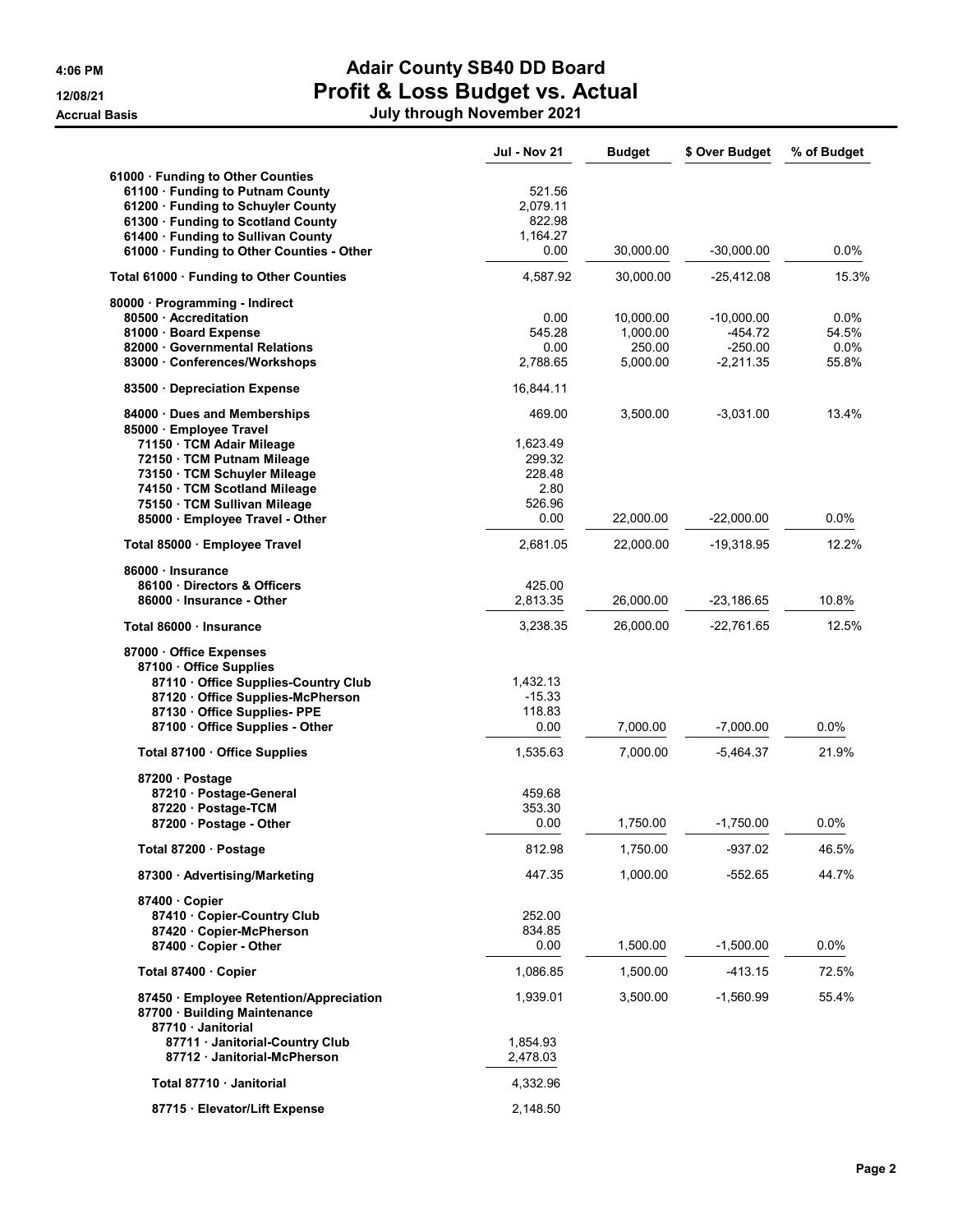## 4:06 PM Adair County SB40 DD Board 12/08/21 Profit & Loss Budget vs. Actual Accrual Basis July through November 2021

|                                                                                                                                                                                                               | Jul - Nov 21                                                             | <b>Budget</b>                  | \$ Over Budget                        | % of Budget              |
|---------------------------------------------------------------------------------------------------------------------------------------------------------------------------------------------------------------|--------------------------------------------------------------------------|--------------------------------|---------------------------------------|--------------------------|
| 87720 · Lawn Care<br>87721 Lawn Care-Country Club                                                                                                                                                             | 775.00                                                                   |                                |                                       |                          |
| 87722 · Lawn Care-McPherson                                                                                                                                                                                   | 295.00                                                                   |                                |                                       |                          |
| Total 87720 · Lawn Care                                                                                                                                                                                       | 1,070.00                                                                 |                                |                                       |                          |
| 87700 · Building Maintenance - Other                                                                                                                                                                          | 0.00                                                                     | 20,000.00                      | $-20,000.00$                          | 0.0%                     |
| Total 87700 · Building Maintenance                                                                                                                                                                            | 7,551.46                                                                 | 20,000.00                      | $-12,448.54$                          | 37.8%                    |
| 87800 · Software & Technology<br>87820 · Soft & Tech-McPherson<br>87830 Soft & Tech-Managed IT<br>87800 · Software & Technology - Other                                                                       | 119.40<br>14,872.00<br>15,100.00                                         | 55,000.00                      | $-39,900.00$                          | 27.5%                    |
| Total 87800 · Software & Technology                                                                                                                                                                           | 30,091.40                                                                | 55,000.00                      | -24,908.60                            | 54.7%                    |
| 87900 · Representative Payee Expense                                                                                                                                                                          | 216.00                                                                   |                                |                                       |                          |
| Total 87000 · Office Expenses                                                                                                                                                                                 | 43,680.68                                                                | 89,750.00                      | -46,069.32                            | 48.7%                    |
| 87500 · Personnel<br>51000 CLC Personnel                                                                                                                                                                      |                                                                          |                                |                                       |                          |
| 51100 CLC Center Salary Expense<br>51000 · CLC Personnel - Other                                                                                                                                              | 15,421.57<br>1,560.45                                                    |                                |                                       |                          |
| Total 51000 · CLC Personnel                                                                                                                                                                                   | 16,982.02                                                                |                                |                                       |                          |
| 66000 · Payroll Expenses<br>66500 · Salary Sick<br>66600 · FFCRA Leave<br>66700 · Salary Vacation<br>66000 · Payroll Expenses - Other                                                                         | 10,604.75<br>2,955.82<br>19,596.21<br>54,460.92                          |                                |                                       |                          |
| Total 66000 · Payroll Expenses                                                                                                                                                                                | 87,617.70                                                                |                                |                                       |                          |
| 70300 · TCM Admin Salary<br>71110 · TCM Adair Salary Expense<br>71115 · TCM Adair Overtime<br>72110 · TCM Putnam Salary Expense<br>73110 · TCM Schuyler Salary Expense<br>74110 · TCM Scotland Salary Expense | 29,485.78<br>152,908.16<br>1,136.43<br>9,295.99<br>15,001.28<br>7,493.42 |                                |                                       |                          |
| 75110 · TCM Sullivan Salary Expense<br>87510 · Salary Expense<br>87540 · Employee Benefits<br>87550 · Unemployment Tax<br>87500 · Personnel - Other                                                           | 16,983.97<br>89,190.06<br>96,834.68<br>201.54<br>0.00                    | 1,398,147.02                   | -1,398,147.02                         | 0.0%                     |
| Total 87500 · Personnel                                                                                                                                                                                       | 523,131.03                                                               | 1,398,147.02                   | -875,015.99                           | 37.4%                    |
| 88000 Professional Services<br>88100 · Audit<br>88200 · Legal Services<br>88300 Consulting                                                                                                                    | 2,000.00<br>0.00<br>0.00                                                 | 7,500.00<br>1,000.00<br>500.00 | $-5,500.00$<br>$-1,000.00$<br>-500.00 | 26.7%<br>$0.0\%$<br>0.0% |
| Total 88000 · Professional Services                                                                                                                                                                           | 2,000.00                                                                 | 9,000.00                       | $-7,000.00$                           | 22.2%                    |
| 88500 Training<br>76000 · TCM Training<br>88500 Training - Other                                                                                                                                              | 702.72<br>2,968.50                                                       | 10,000.00                      | -7,031.50                             | 29.7%                    |
| Total 88500 Training                                                                                                                                                                                          | 3,671.22                                                                 | 10,000.00                      | $-6,328.78$                           | 36.7%                    |
| 89000 Utilities<br>89100 · Electricity<br>89110 · Electricity-Country Club<br>89130 Electricity-314 E McPherson                                                                                               | 992.53<br>2,611.36                                                       |                                |                                       |                          |
| 89100 Electricity - Other                                                                                                                                                                                     | 0.00                                                                     | 6,000.00                       | $-6,000.00$                           | 0.0%                     |
| Total 89100 · Electricity                                                                                                                                                                                     | 3,603.89                                                                 | 6,000.00                       | $-2,396.11$                           | 60.1%                    |